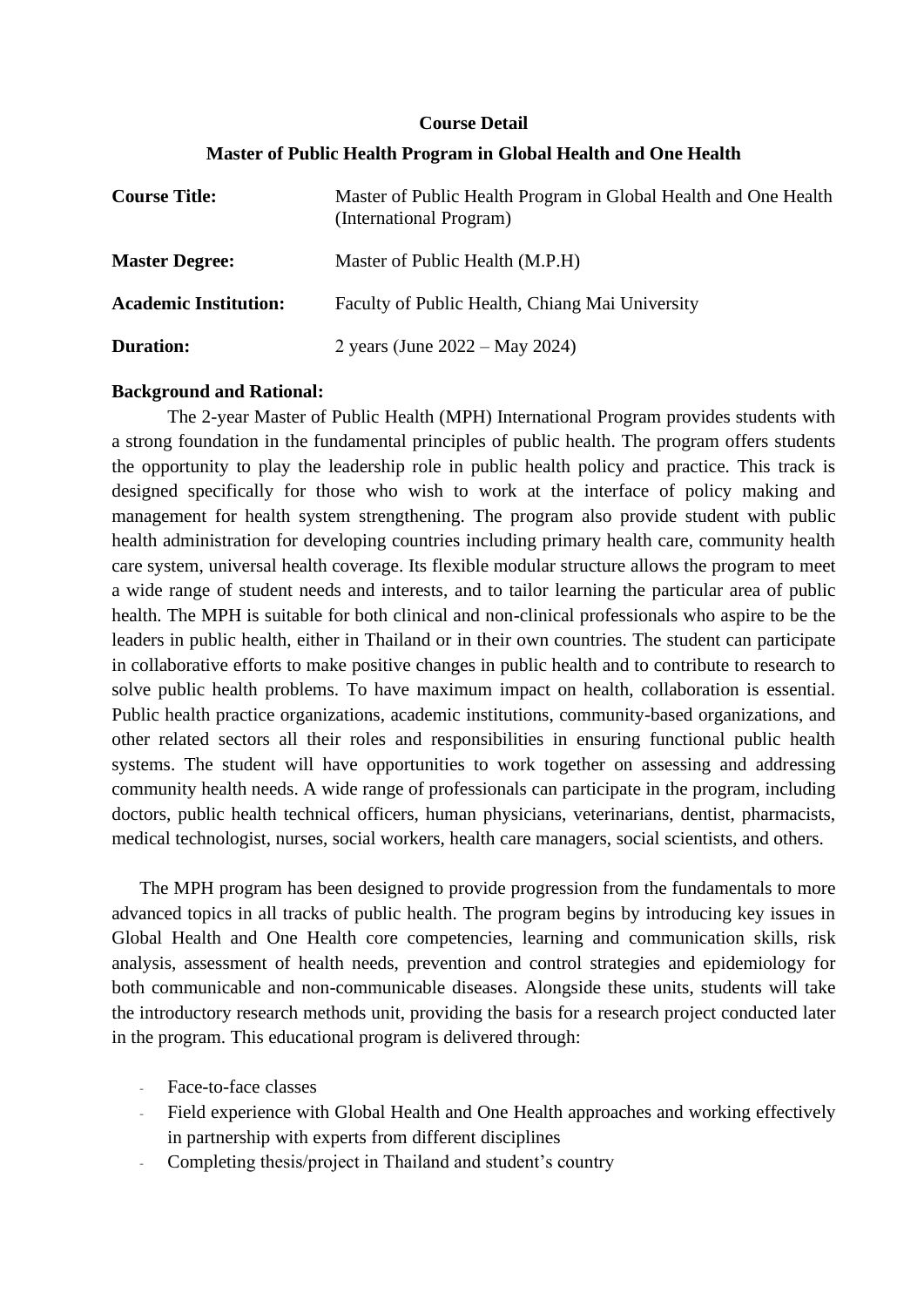#### **Major in Global Health**

The program is suitable for students who aspire to be leaders in public health in their own countries or at an international level. The flexible modular structure allows the program to meet a wide range of student needs and interests, and to tailor learning the particular area of public health focusing on Global Health and applications of this approach to specific challenges in planning, delivery and management of health services in an international context. The program serves a required core disciplines of public health and address the issue of migrant and minority health, health system planning and management for the aging population. Learning objectives include:

- Brings together aspects of clinical, public health and social science research to address the broad issues of health and health care
- Prepare students to meet global challenges for the health of populations and communities in a global context
- The application of this approach to specific challenges in planning, delivery and management of health services in a global context

#### **Major in One Health**

The MPH major in One Health seeks to provide students with an in-depth understanding of public health principles and practice focusing on One Health. The program is designed to develop capacity of professional to use and integrated One Health approach for surveillance, prevention mitigation and intervention addressing agents and associated diseases at interface of human, animal, and environmental health. The learning outcomes are:

- Demonstrate understanding of public health issues focusing on a One Heath approach that includes a cross-disciplinary and cross border perspective
- Assess global drivers of reform in health systems and influence their potential impacts on future public health policy directions in both developed and developing countries
- Systematically assess and evaluate health needs of populations using a One Health approach and apply the research process to the study of public health

In addition to MPH in One Health a unique one of a kind opportunity is offered by Chiang Mai University as a double degree program in collaboration with School of Public Health, University of Minnesota (SPH-UMN), a top 10, U.S. CEPH accredited MPH program. The student who desires the double degree participate in online courses offered by University of Minnesota in addition to elective course work, field applied practice experiences and thesis or independent study projects at Chiang Mai University by both university advisors expanding their professional network not only throughout the ASEAN region but in the United States.

Faculty of Public Health, Chiang Mai University is well-equipped in terms of networks, locations, and cooperation from both government and private sectors in the field of public health. The faculty also partners with leading universities across the globe. Academic staff members have graduated from leading university aboard and also published research in an internationally recognized journal. The program's focus is to create professionals with the capacity to carry out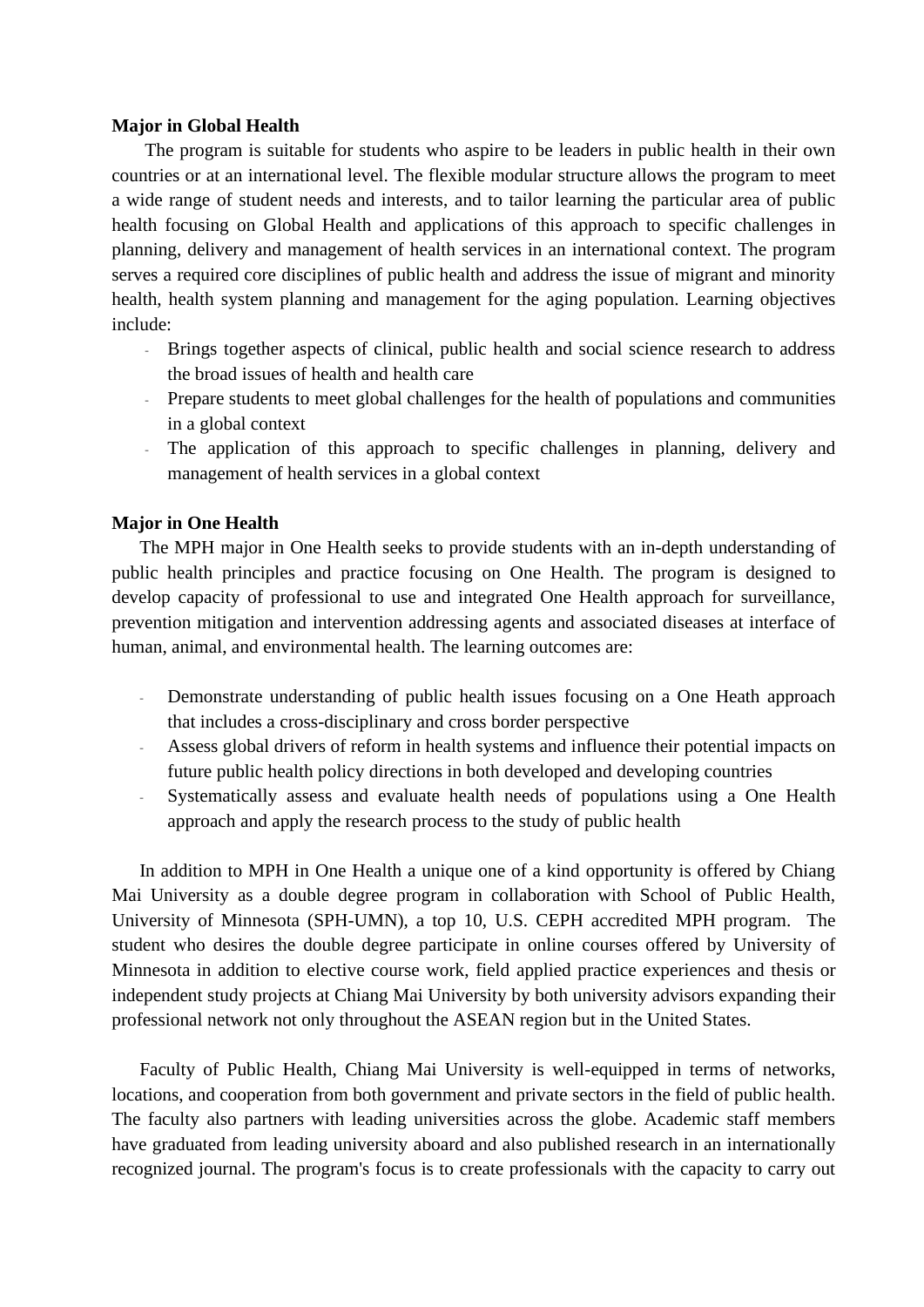their social responsibilities and contribute to the field of public health at local, national, regional, and international level. The graduate student who completes this program will develop a strong base of knowledge and the skill necessary in public health concerns.

# **Objectives:**

At the end of the program, student will be able to:

- Clearly understand the core disciplines in public health
- Critically assess population health status and population health problems, risk factors, and determinants, and determine health needs
- Conduct the research related to Global Health and One Health approaches
- Apply theories and concepts related to Global Health and One Health approaches in potential community health management, prevention and control of disease, and health promotion
- Have a building skill on health literacy and health communication

# **Course Synopsis and Methodology:**

# **1. Study plan**

The 36 credits degree program consists of 20 credits core coursework**,** 4 credits of elective, 12 credits of thesis**;**

| Year 1 - Semester 1 |        |                                                      |                  |
|---------------------|--------|------------------------------------------------------|------------------|
| Course 1            | 676702 | Principle of Social and Behavioral Science in Public | 3 credits        |
|                     |        | Health                                               |                  |
| Course 2            | 676704 | Research Methodology in Public Health                | 3 credits        |
| Course 3            | 676701 | Principles of Epidemiology                           | 3 credits        |
| Course 4            | 676700 | <b>Public Health Biostatistics</b>                   | 3 credits        |
| Course 5            | 676703 | Principle of Public Health Administration            | 2 credits        |
| total               |        |                                                      | 14 credits       |
| Year 1 - Semester 2 |        |                                                      |                  |
| Course 6            | 676705 | Occupational and Environmental Health                | 2 credits        |
| Course 7            | 678792 | Seminar in Global Health/One Health                  | 2 credits        |
| Course 8            | 676706 | <b>Fieldwork Practice in Public Health</b>           | 2 credits        |
| Course 9            |        | Elective course                                      | 2 credits        |
| Course 10           |        | Elective course                                      | 2 credits        |
| total               |        | 10 credits                                           |                  |
| Year 2 – semester 1 |        |                                                      |                  |
|                     | 677799 | Thesis                                               | 6 credits        |
|                     |        | Thesis Proposal examination                          |                  |
| total               |        | <b>6</b> credits                                     |                  |
| Year 2 – semester 2 |        |                                                      |                  |
|                     | 677799 | Thesis                                               | 6 credits        |
|                     |        | Thesis defense examination                           |                  |
| total               |        |                                                      | <b>6</b> credits |

### **2. Course Content**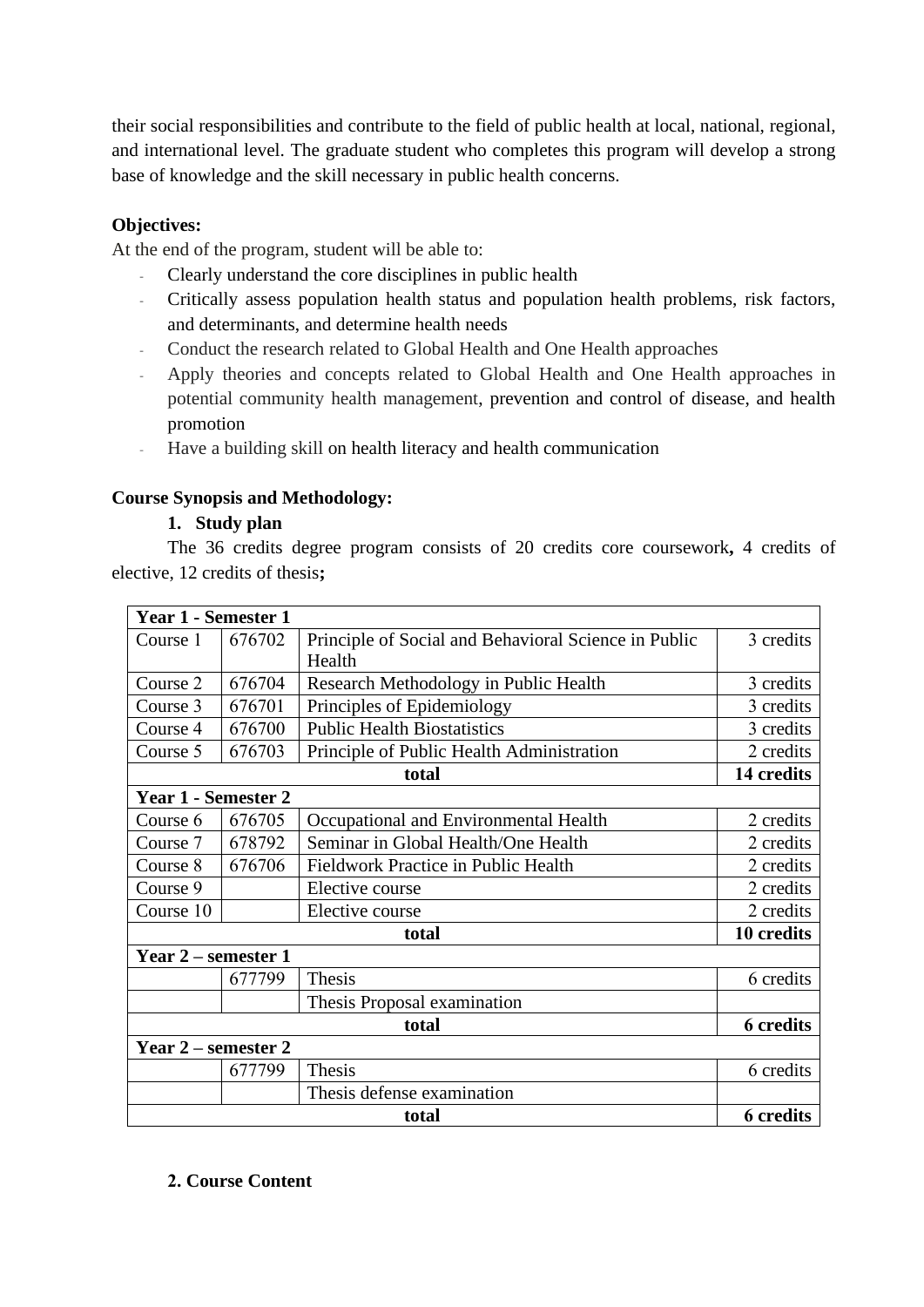In order to complete the International Program in Master of Public Health, students must complete 36 credits as follows:

- o **Major in Global Health Program** 
	- Degree Requirements a minimum of 36 credits
- o **Major in One Health Program**

Degree Requirements a minimum of 36 credits

| <b>Major in Global Health Program Type A2 [Thesis]</b> |
|--------------------------------------------------------|
|--------------------------------------------------------|

| A. Coursework    |                                                                | <b>24 Credits</b> |
|------------------|----------------------------------------------------------------|-------------------|
| Required courses |                                                                | 20 Credits        |
|                  | <b>Public Health Biostatistics</b>                             | 3 credits         |
|                  | Principles of Epidemiology                                     | 3 credits         |
|                  | Principle of Social and Behavioral Science in Public<br>Health | 3 credits         |
|                  | Principle of Public Health Administration                      | 2 credits         |
|                  | Research Methodology in Public Health                          | 3 credits         |
|                  | Occupational and Environmental Health                          | 2 credits         |
|                  | Fieldwork Practice in Public Health                            | 2 credits         |
|                  | Seminar in Global Health                                       | 2 credits         |
| Elective courses |                                                                | 4 credits         |
|                  | <b>Public Health Economics</b>                                 | 2 credits         |
|                  | <b>Health Promotion</b>                                        | 2 credits         |
|                  | <b>Public Health Project Evaluation</b>                        | 2 credits         |
|                  | <b>Public Health Informatics</b>                               | 2 credits         |
|                  | <b>Sustainable Health Development</b>                          | 2 credits         |
|                  | Globalization and Health                                       | 2 credits         |
|                  | <b>Applied Public Health Nutrition</b>                         | 2 credits         |
|                  | Emerging and Re-emerging Infectious Diseases                   | 2 credits         |
|                  | <b>Healthy Aging</b>                                           | 2 credits         |
|                  | <b>Environment and Health</b>                                  | 2 credits         |
|                  | Risk Analysis for Public Health                                | 3 Credits         |
|                  | Participatory Epidemiology                                     | 3 Credits         |
|                  | Global Health Policy and Management                            | 2 credits         |
|                  | Public Health Aspects of Emergency and Disaster<br>Management  | 2 credits         |
|                  | Migrant and Ethnic Minority Health                             | 2 credits         |
| <b>B.</b> Thesis |                                                                | 12 credits        |

# **Major in One Health Program Type A2 [Thesis]**

| A. Coursework    |                                                                | 24 Credits |
|------------------|----------------------------------------------------------------|------------|
| Required courses |                                                                | 20 Credits |
|                  | <b>Public Health Biostatistics</b>                             | 3 credits  |
|                  | Principles of Epidemiology                                     | 3 credits  |
|                  | Principle of Social and Behavioral Science in Public<br>Health | 3 credits  |
|                  | Principle of Public Health Administration                      | 2 credits  |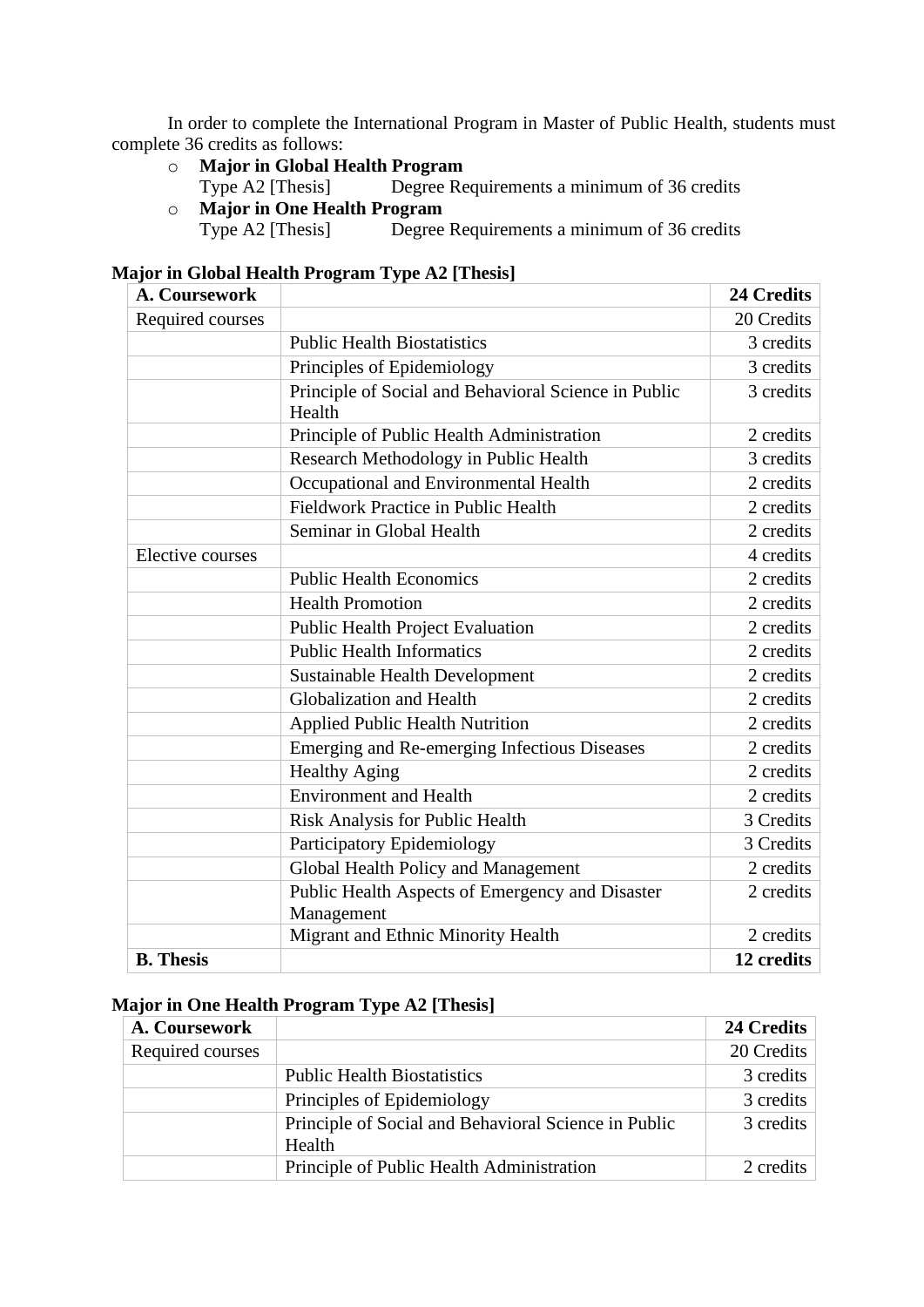|                  | Research Methodology in Public Health                       | 3 credits  |
|------------------|-------------------------------------------------------------|------------|
|                  | Occupational and Environmental Health                       | 2 credits  |
|                  | Fieldwork Practice in Public Health                         | 2 credits  |
|                  | Seminar in One Health                                       | 2 credits  |
| Elective courses |                                                             | 4 credits  |
|                  | <b>Public Health Economics</b>                              | 2 credits  |
|                  | <b>Health Promotion</b>                                     | 2 credits  |
|                  | <b>Public Health Project Evaluation</b>                     | 2 credits  |
|                  | <b>Public Health Informatics</b>                            | 2 credits  |
|                  | <b>Sustainable Health Development</b>                       | 2 credits  |
|                  | Globalization and Health                                    | 2 credits  |
|                  | <b>Applied Public Health Nutrition</b>                      | 2 credits  |
|                  | Emerging and Re-emerging Infectious Diseases                | 2 credits  |
|                  | <b>Healthy Aging</b>                                        | 2 credits  |
|                  | <b>Environment and Health</b>                               | 2 credits  |
|                  | Introduction to One Health                                  | 2 credits  |
|                  | Communication in One Health                                 | 2 credits  |
|                  | Systems Thinking and Community Empowerment in<br>One Health | 2 credits  |
|                  | <b>Risk Analysis for Public Health</b>                      | 3 credits  |
|                  | Participatory Epidemiology                                  | 3 credits  |
|                  | Food Safety from Farm to Consumer                           | 3 credits  |
|                  | Zoonoses                                                    | 1 credit   |
| <b>B.</b> Thesis |                                                             | 12 credits |

### **Graduation Conditions:**

- 1. Complete the courses as specified by the program with an average score of not less than 3.00 from the 4 levels score system or equivalent.
- 2. Organize seminar and present a paper two times throughout the program and students have to attend seminar that the course is offered.
- 3. Present a thesis and pass the final oral examination by the committee that the University has appointed.
- 4. Thesis work or part of the thesis must be either published in English or at least accepted to publish in a national journal listed in TCI Tier 1 database or international journal **or** at least a thesis work must be presented in international conference accepted by the field of study with the student as the first author **or** have patent

### **Applicant Qualifications:**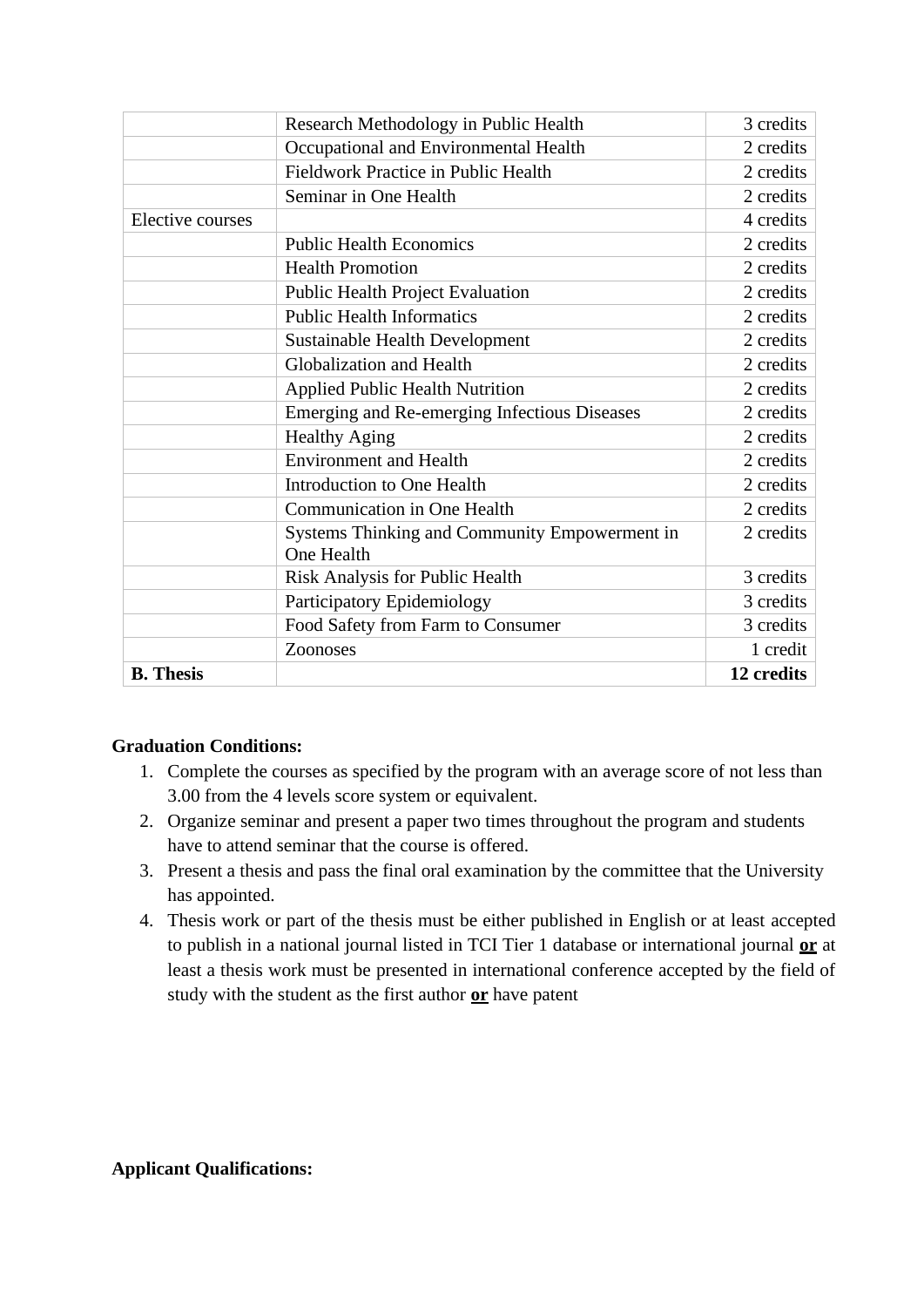- 1. Applicants must hold any of the following degrees: M.D., M.B.B.S., B.Pharm., D.D.S., D.V.M., B.N., or B.Sc., from an accredited institution.
- 2. Work experiences of health or human services at least 1 year
- 3. TOEFL score of at least 500 (PBT) or 173 (CBT) or 61 (IBT), IELTS score of at least 5.5 or CMU-eTEGS score of at least 65 In some instances, an applicant may be allowed to begin the program with the intention of demonstrating English proficiency (e.g. TOEFL, IELT) within a year after starting the program. This option will be decided upon the MPH committee.

# **Document Required:**

- 1. Certified copy of transcript of record (High school and Bachelor' s degree transcript, English version)
- 2. Certified copy of degree certified (English version)
- 3. Copy of TOEFL, IELTS, CMU-eTEGS or equivalent test result
- 4. Two recommendation letters, one of which must be from the current or latest applicant's major advisor and the other should be from the person most familiar with his/her scholarly work (recommendations will receive a stronger consideration if they are from a professor at CMU who is expected to be his/her master's thesis advisor).
- 5. Concept proposal of research field of interest (not more than 250 words)

### **Contact:**

| <b>Academic information:</b> | Asst.Prof.Dr.Aksara Thongprachum                               |
|------------------------------|----------------------------------------------------------------|
|                              | Faculty of Public Health, Chiang Mai University, 239           |
|                              | Huay Kaew Road, Muang District, Chiang Mai, Thailand,          |
|                              | 50200                                                          |
|                              | Tel: $+66-53-942504$                                           |
|                              | E-mail: aksara.t@cmu.ac.th                                     |
|                              | <b>For administrative contact: Miss Nuttakan Aussawakaewfa</b> |
|                              | Faculty of Public Health, Chiang Mai University, 239           |
|                              | Huay Kaew Road, Muang District, Chiang Mai, Thailand,          |
|                              | 50200                                                          |
|                              | Tel: $+66-53-942522$                                           |
|                              | E-mail: nuttakan.a@cmu.ac.th, phcmu.apply@cmu.ac.th            |

### **For more information:**

Human Resources Development Cooperation Division Thailand International Cooperation Agency (TICA) Government Complex, Building B (South Zone), 8th Floor, Chaengwattana Rd. Laksi District, Bangkok 10210 THAILAND Tel. +66 (2) 203 5000 ext. 43305, 43306 Fax: +66 (2) 143 8451 E-mail: tipp@mfa.mail.go.th